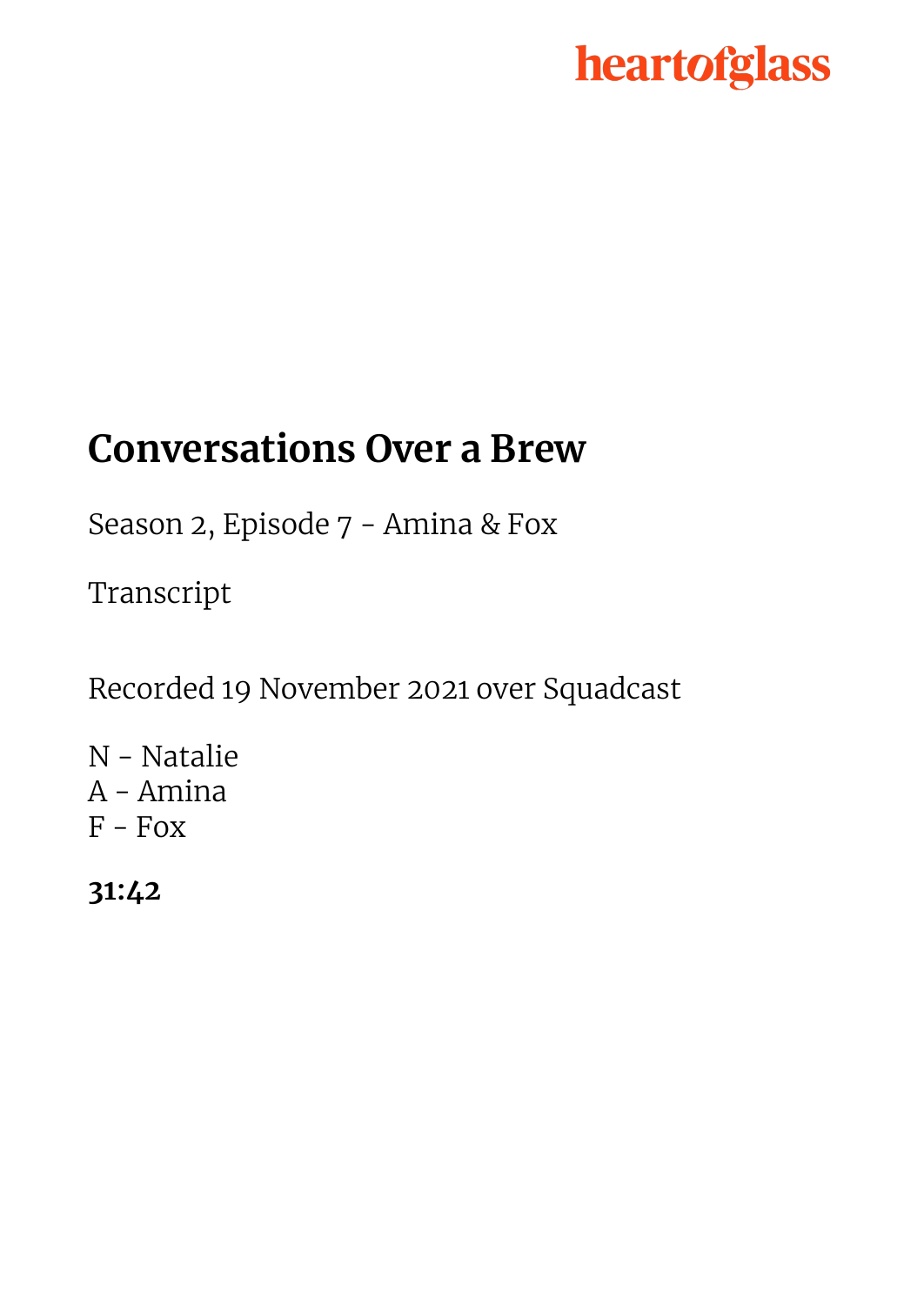

### **[INTRO MUSIC]**

**Natalie -** Hello and welcome to Conversations over a Brew. I'm Natalie Hughes from Heart of Glass and we are an Arts Organisation based in St Helens, Merseyside, and broadly speaking we support artists and communities to go on creative journeys together and make art. Conversations over a Brew is a series of intimate recorded conversations exploring the stories of the people we make art with. This podcast is about the power of listening and conversation, and how making art can bring us together and create change. In this episode, we hear from Amina Atiq and Fox Irving. Amina is a Yemini-Scouse poet and performance artist whose work explores the identity and experience of the Yemini diaspora living in Liverpool. Amina is also an award-winning community activist and a current Humboldt Residency Fellow. Fox is a Queer, Working-Class artist, and through their work they investigate how art can be used as a tool of empowerment by their own marginalised communities. Amina and Fox met during Women Working Class North West [a working group led by Fox for Women artists and producers from Working Class or](https://www.heartofglass.org.uk/thoughts-and-news/news/women-working-class-new-north-west-group?token=ftBvyp2FIhnvrbObgSvOY5z1d6NJF1VQ&x-craft-preview=OU8WQXnDCy) [Benefit Class backgrounds](https://www.heartofglass.org.uk/thoughts-and-news/news/women-working-class-new-north-west-group?token=ftBvyp2FIhnvrbObgSvOY5z1d6NJF1VQ&x-craft-preview=OU8WQXnDCy). Amina was one of the artists who took part. So sit back, relax and enjoy the conversation.

#### **[THE SOUND OF A KETTLE BOILING FADES IN, THE CLICK OF THE SWITCH INDICATING IT IS BOILED, WATER BEING POURED AND THE CLINK OF A TEASPOON STIRRING TEA IN A CUP]**

**A -** Hello Fox.

**F -** Hi, Amina. How you doing?

**A -** I'm OK. Well it's lovely to see you and hear you. What is it like twice a week now?

**F -** Yeah, we see each other quite a lot, don't we? And you get a lot of emails recently. So, yeah, it's nice to see you again. As always.

**A -** Been an interesting journey hasn't it, Fox. Like, how did we meet? Where did it all begin?

**F -** Do you know what I was thinking about this the other day. It has been a journey for me, and not quite a journey that I expected. So how we met. OK. So I put an open call out with Heart of Glass for a group to be started in the North West called Women Working Class. Which is actually from a project I started before the pandemic even hit. I can't remember time frame wise, but it was just before the pandemic hit. So that was 2020, Jan 2020. I set up with the Live Art Development Agency, a women, a women working class group in which a group of women artists came together and discussed issues around class, being working class slash benefit class to discuss issues that impacted them entering the arts. I started that, that was really successful. It felt like it was much needed. And then the pandemic hit, we moved to online, but throughout that and throughout all of my practice, it's, there's a need for me to come back up North. I'm originally from Liverpool. It's very much about kind of the agency I had in me to join, to become an artist, but the struggles I've had, so it was natural for me to come up and start a group in the North West. So I put a open call out in March this year was it, this year? Yeah. And you applied.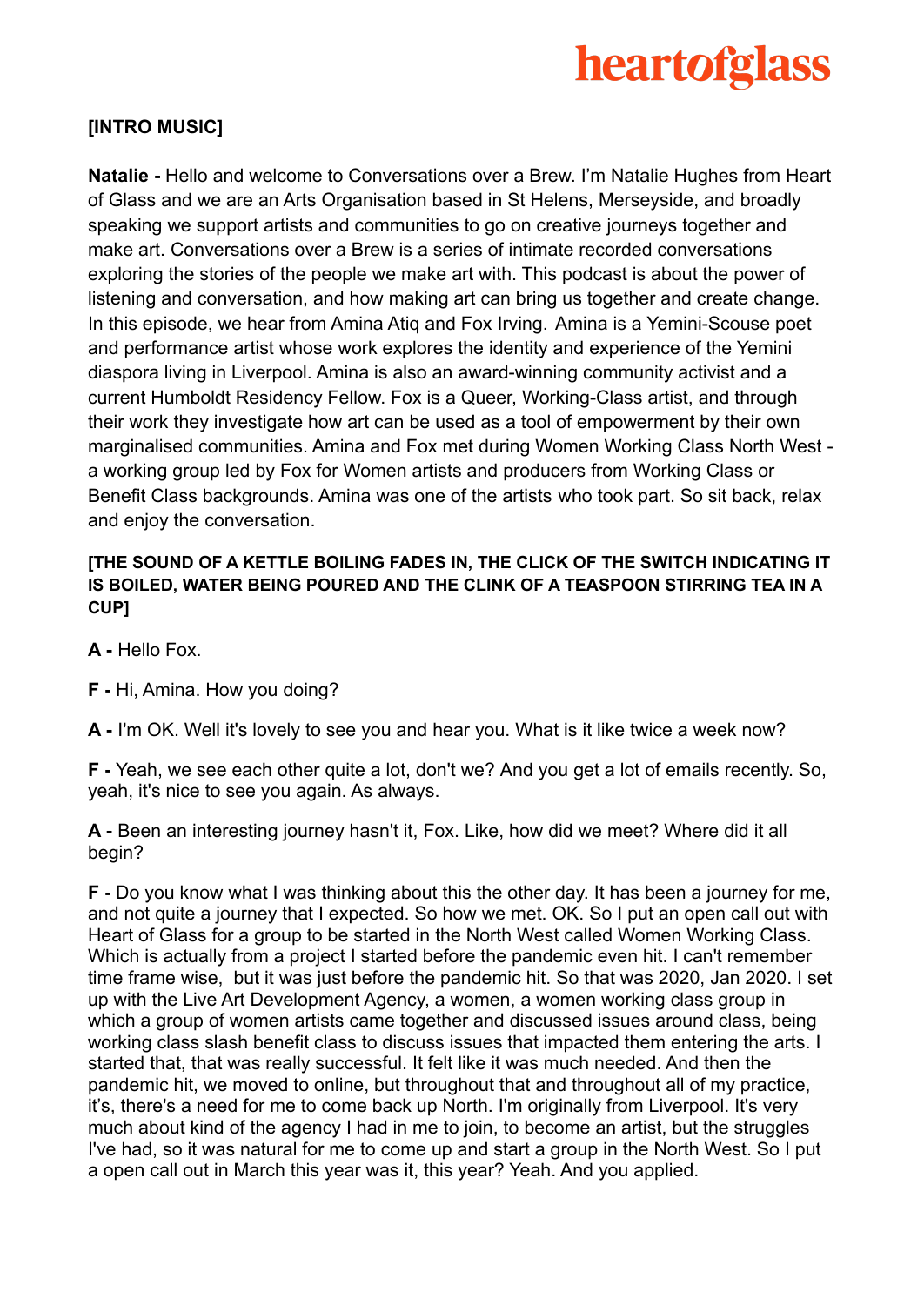

**A -** Yeah. Well, luckily I applied through Twitter, and I don't really apply through Twitter. You know, I, I go to like Art Jobs on, but I saw, I saw that a few times come up and the word women connected with me. I'm really passionate about being a woman, but also being in conversation with women. But when I saw 'working class' that's where I took a moment to think about, you know "Does this relate to me?" Even though I know I'm working class in terms of, you know, how my environment or the system, would, would associate me to a particular class, but, and I saw that a few times and then I missed the deadline and then I think it was extended.

**F -** Yeah, that's right.

**A -** So, it came up again and I was like "Let me see what the application looks like." Because applications do overwhelm me a little bit. And I saw that it was just an expression of interest, and I really like that because it just sounds really, like, welcoming. So I applied, and I kind of like, just like, for the first time, understood 'class' when I described why I wanted to be in this group. And yeah, and then I remember the first workshop I, I saw a lot of women that I knew and some women I've never met before. And, you know, the first week was I, I was quite reserved, didn't speak much, but then the second week I saw that there was a lot of similar, similarities and, and, but also a lot of differences. And what I loved about the first week is you know we got to tell a bit of stories about ourselves. And I was like "Oh my god, I see myself in this memory, like this is so similar to mine. I'm just all excited."

**F -** Yeah.

**A -** And yeah, you know the extension, I applied on the extension didn't I?

**F -** Yeah, yeah, and I extended it because I wanted to go to a kind of wider reach and I wanted to make sure it reached all audience. It's really important for me, and I'm glad I got you on the extension, actually. It's interesting for me, because it's the first, these are the first times I've put out a call out. I've always been an artist that responds to open, open calls. So I'm glad I actually found you found it, the process not that, you know, daunting. No? OK, great. [LAUGHS]

**A -** It's great. It was really great. You know, it's, I think there was like, there was a limit on just word count and there wasn't any particular questions like, you know "What are your past experiences?" Especially those who were freelancing and are working class, you know, sometimes you know, might not have ever had allocated jobs in the arts.

**F -** Mm hmm.

**A -** But we freelance. So how do you put that into, like, words?

**F -** Yeah.

**A -** You know that I did a twelve week project and I did the six week project, because we do a lot, but we just don't know how to put, put it all together in an application sometimes, and I find that personally difficult. But we spoke a lot about the project didn't we and we spoke about what it meant to each other. But I want to know what it means to you as someone who's hosted it, but also facilitated it.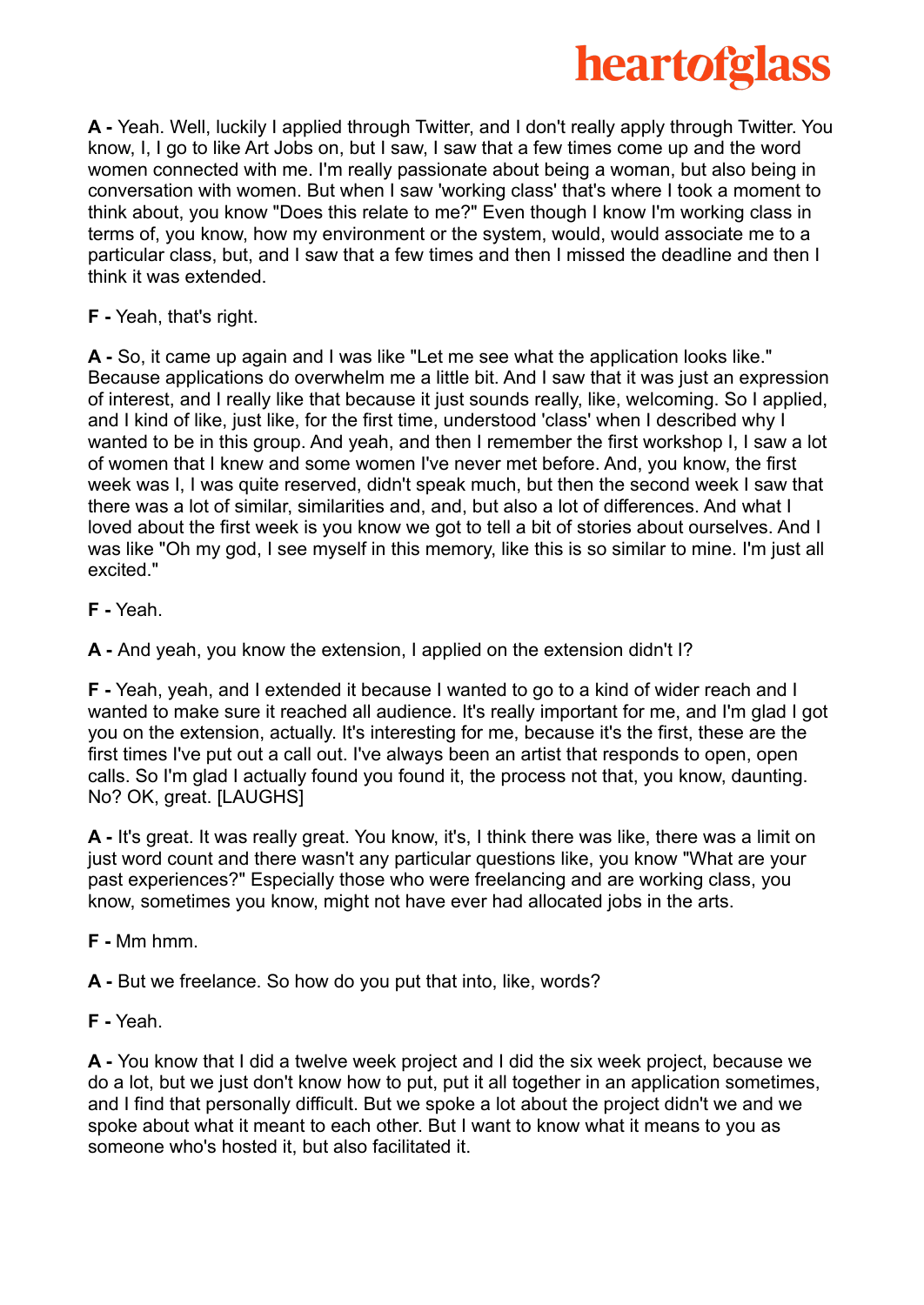## **heartofglass**

**F -** You know, you know, when I think about the groups, so when I had in mind, so when I worked with the South West group, I got them to make a number of resources for the Women Working Class website. And I thought I could just come into this group in the North West and replicate that model. And I was going to come in and be like, "Hey, everyone, you're going to do X Y Z" and we'll get these and it'll be the end of the fourth session. But I just got a sense from the first meeting, which is not what I expected, it was just a lovely sharing. There was no pressure and it just instead of those I had, I had, I had originally when I was going to start a plan that the first four sessions would make resources and it would be for the website but what I realised actually from our four meetings that we had, I think it was four, that the magic happens after the fourth meeting, right? You need when you're doing group work the four, the four, those first four meetings are really like when you start to get trust with the group. You get comfortable with the group. You, you can be it, slightly vulnerable with the group and it takes, yeah. So now, I like from our fourth meeting, I'm starting, like, that's the model I work with now is, I'm not going to do, make anyone do any work for the first four sessions, you know, and then come to a point when asking, you know, for any outputs of that. But what do I, what do? I think it was particularly emotional for me the first, working with the North West group. I'd worked with the group in London it was, you know, really special, but there was a lot of, as you said, things mirrored that I'd experienced up North. You know, it is a lot different up North. And I think it was Maria actually, like the first group I was like "I need to keep this together." But she talks about, like, having to put cardboard in her shoes because she had holes in her shoes. And that was the thing we did, and that was like "Oh gosh, OK, yeah, this is, this is really special for me, this group. It's going to be really, like, emotional. It's going to be really, like, affirming for me, and it was the right thing for me to do to come up North." I think for real. Yeah.

**A -** And I think, like, meaning within the group was quite interesting because as a participant, I saw how, you know, and I think that that is a credit to you, Fox and your facilitation and your vision for the project because it was a, it was a gradual thing. And I think, I think for me, it was what I got out of it is that we learned to trust each other within the four weeks. And I think because there wasn't, there wasn't any particular expectations to deliver, it was all about; this is your space to get to know each other and talk about a particular theme. It was just refreshing because, you know, being a freelancer since the age of 16, everything's about delivery, delivery, delivery and never getting a chance to actually breathe within the process so that when after the four weeks ended and we got to produce something it was it was like, "Oh, now I've took the time to breathe. I took the time to actually have a conversation. To discuss. To take notes. To be inspired. To challenge myself. I can now express myself in a way that is clear, and it's not rushed and there's no pressure and I personally saw, I think, us as a group change within, and when I say change, I don't mean anything physical. It's more, like, emotional. There was a lot of, like, strength in how we express ourselves because when we shared the first week, it was a little, it was quite emotional, but by the fourth week there was a bit of humour in our stories.

**F -** Yeah [LAUGHS]

**A -** And I think it's because we learnt to accept them.

**F -** Yeah.

**A -** And I can only speak for myself here, but this is an observation as well. We learnt to accept that these are memories that come from certain trauma, as well, childhood trauma and also, there may be some things that people said for the first time. But I think by the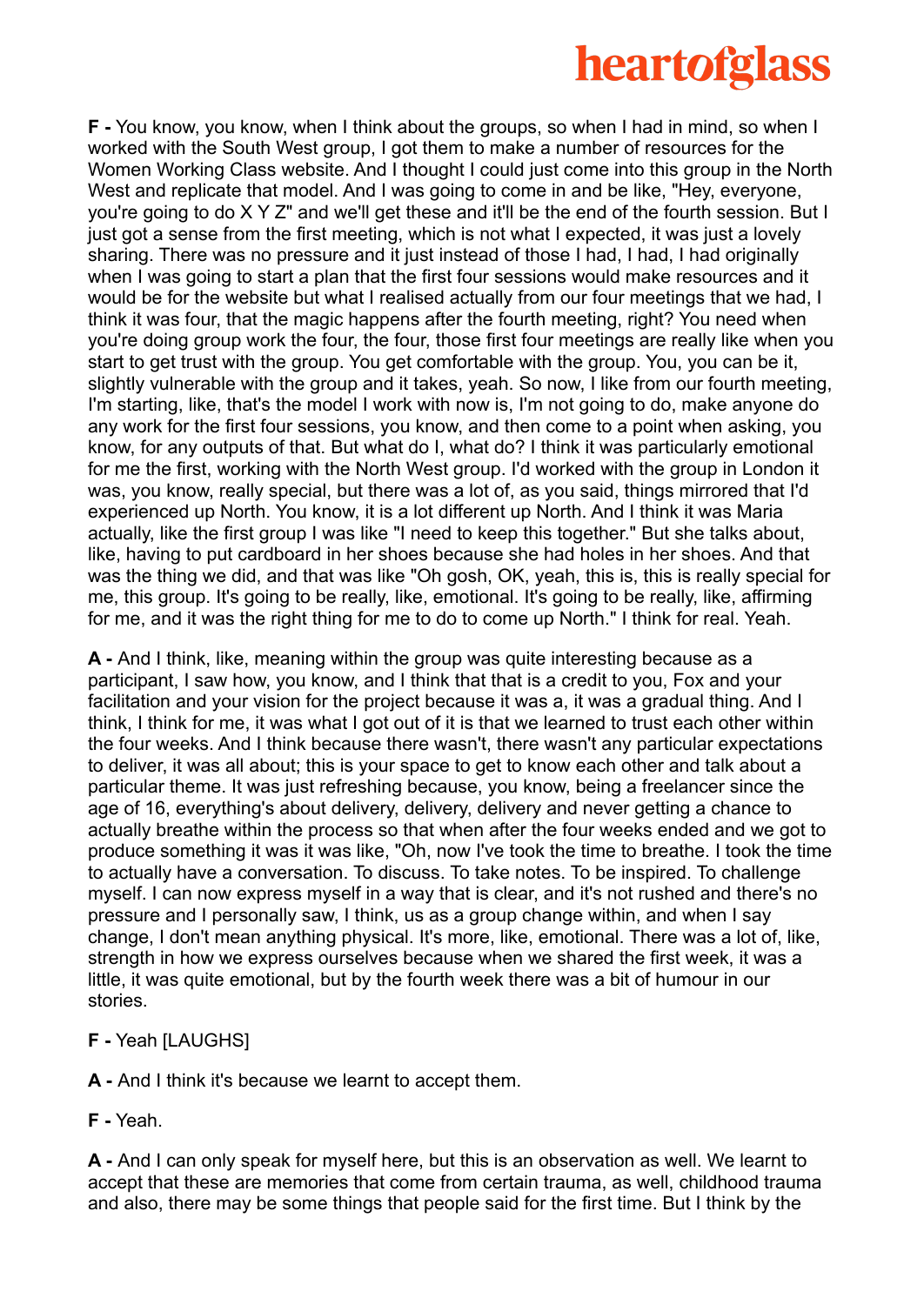

end of it, we really realised that, and I think this is something that I read in one of the researchers that, from Beverly Skeggs?

**F -** Oh, yeah, yeah, yeah.

**A -** And something that it really highlighted for me was we feel each other and we feel them.

**F -** Yeah.

**A -** And that for me is something that after the four weeks we really felt each other.

**F -** Yeah.

**A -** Yeah.

**F -** You've really put that beautifully because there's a few things in, I was bringing academic texts into that space, the **Beverly Skeggs called Feeling Class**, which, you know for many of us can be really daunting to like, try and pull apart. But even if you just get a sense of what that's about, like, through the work, through the group, you get that sense of feeling. And you know, I keep going on about this, this group, what also for me is, I know I held the space but I, I'm always honest, I'm just like the host of the party. I am not an expert in any way. And I always say to, say to the group, you know, the group or the groups I work with is "You can stand up and stand down, there's no pressure. You can show up if you want to and, you know, just be in the space." And I can remember, there was a thing that happened with the North West group. I was like, "Okay, for this week. It'd be great if you could bring something next week, but no pressure, you don't have to do it." But you all brought something. And I was like, "Oh, OK." It's like this, like, if there's no pressure on it, you're allowed to do the work, which I thought was, something I really enjoyed at the North West group and it was really beautiful. Yeah, yeah.

**A -** No. And I think this is something for the for the listeners to hear, but you know, one of the commissions was to record our sections of the research that we'd read and I remember sending you an email Fox, just a few days ago saying "Look Fox, I've recorded this but there's a lot of words that I can't pronounce. There's some words that I don't even understand. Is that OK? Like, do you want me to re-record?" I was panicking and, and, you know, I got your email back saying "This is what I want." You know, if this is how we read, then we should be able to read it in a way that is, where we might mispronounce or we might stutter on a word and yeah I did find it difficult, but I think in the end, just that like, it's raw and it's real.

### **[MUSIC BREAK]**

**A -** So what are your hopes for the project, Fox?

- **F -** Oh, my hopes.
- **A -** What's next?

**F -** I just want to come and share something with you, re: that making you all read. I feel like a few, if you were like "Why are you making me read out loud a really difficult academic text?" And I think a few of the women on the same day were like "I'm finding it..." And I was like "No, this is what I want because I had exactly the same problem. I stumble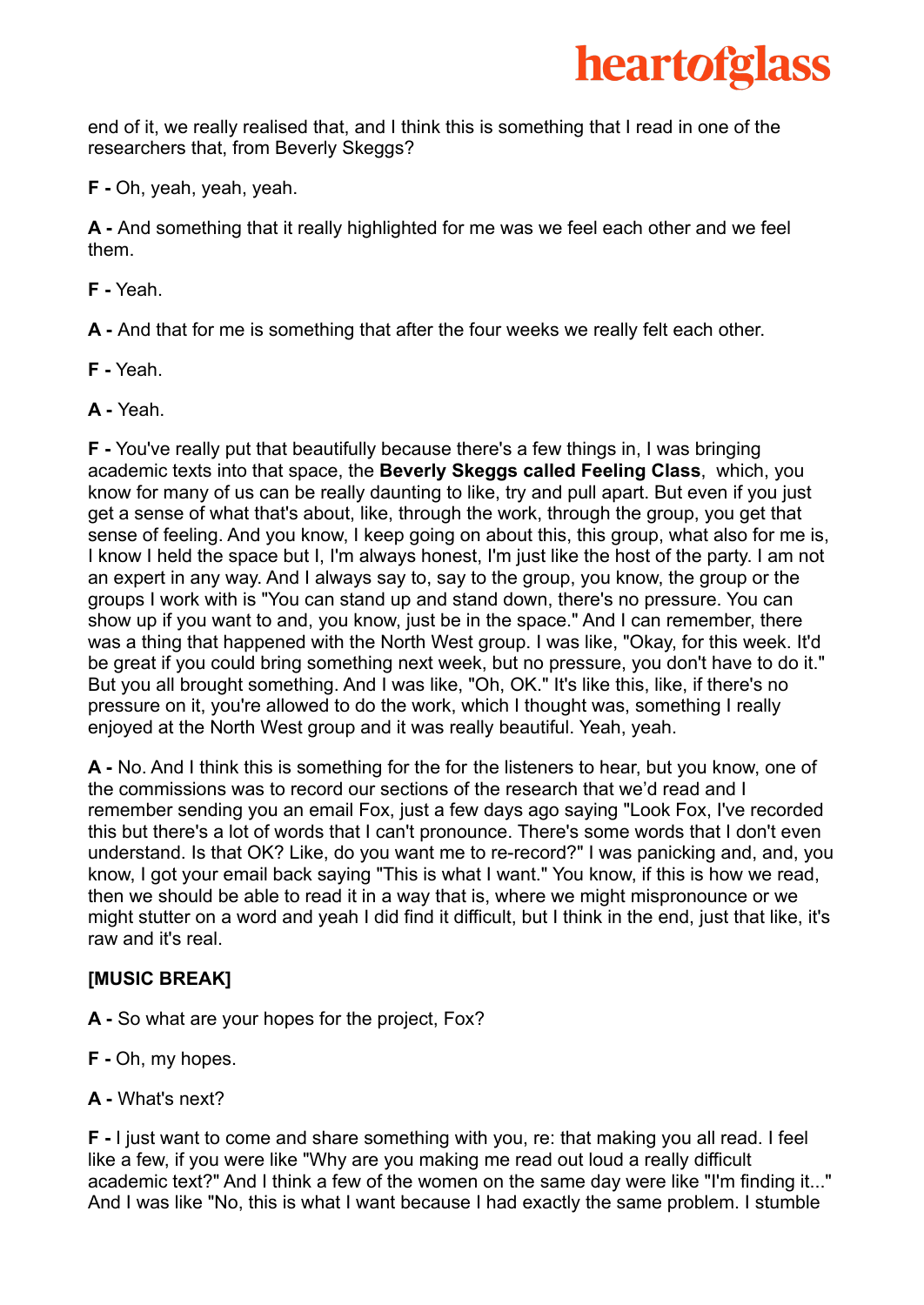### **heartofglass**

my words." I think I even started laughing because some of the words were just, but there's an artist called **Gary Anderson** from up North in Liverpool, and he said to me, we had a conversation somewhere. And he said, I said "You know, some of these texts I just can't, they're not for me. Like these academic texts that are talking to me about class, how to break down the system are just not accessible for the people they're talking about." And he told me that he used to read a paper out loud himself and listen to it, his voice over and over again till it sunk in, 'til he could hear as somebody like him, who was him, or somebody with that accent talking and saying "Actually, this is for me." So that's why I made you do it. So I wasn't like torturing you, because I used to hate reading out loud in school. But it's, for me, if there's any other working class artists, listening to that, hearing those text and their, their voices and accents is really important. But going back to your question, what is my hopes and dreams? So there are some hopes and dreams is, and they're starting to happen, and I've got this beautiful website, like stunning website, with resources and work on that, you know, have been both funded, supported by **Arts Council, Heart of Glass, Live Art Development Agency** that has, I've got this resource now for other working class artists because when I first started the group in the South West I had so many applications and I asked the women, what do they want from this group? And the first thing in the first group was like "I don't want this just to stay in this room. I want something to happen that is shared, that everyone can hear these conversations." So that was going to be actually a little 'zine when we were pre-COVID. "Oh we'll just make a 'zine and put it out." But then COVID happened and we had to move online. Which was actually, means I've got this whole new web resource, which I can keep adding, so I'll add the North West commissions so we've got more and more resources. As you know as well, this week we've been doing podcasts. So I'm starting a little podcast series to get even more of our voices out in conversations. Big hopes and dreams. Blue Sky thinking, as I always, with me, I'd love us to have a little conference at some point. Got some discussions about that happening, potentially. Where we can bring as, you know, that's not just closed off to us, we should have lots of people join in for that conference. Another hope for the group is that I want to start a mentoring. Well, I think you talked about this in our, it was brought up in, by Adianne actually in the group, like a big sister. Like a kind of working class artist, women working class mentoring young women that want to come into the arts. And that would be my dream, is actually starting that, a pilot of that in the North West. Another one like, blue sky, so that's where those things are really important and they seem really like key and, you know, taking it to arts organisations and saying "This is what we need from you as arts organisations to get these young women and women who understand what barriers they have and what support they need." But also, I think pre-COVID we had one idea where we'd get a caravan and we do it up and we'd go around the whole of the UK just like sharing our experiences and stories. So they, I've got loads of hopes and dreams.

**A -** No, I, I think it's like, you know, you can dream as big as you want. But I, I do think you know the, I, I, for me as a creative practitioner and a writer I think something that I learnt over the years of my early career is that process is the most important thing. And I think process, especially when it comes to conversations around working class, there's no linear form of understanding there. Because I know people dip in and out of it. Is it because I've gone to university now, I'm middle class? No. You know, working class is something I understood that I learned through the group, it's an identity. And it's something that, even being Arab, there's a lot of similarities because like we were speaking, I was speaking to Kelly yesterday on the podcast, from the South East group, and we were talking about food, and our relationship with food in a working class environment. And I was saying "You know, that's quite similar in, when I go back home to Yemen." You know, the relationship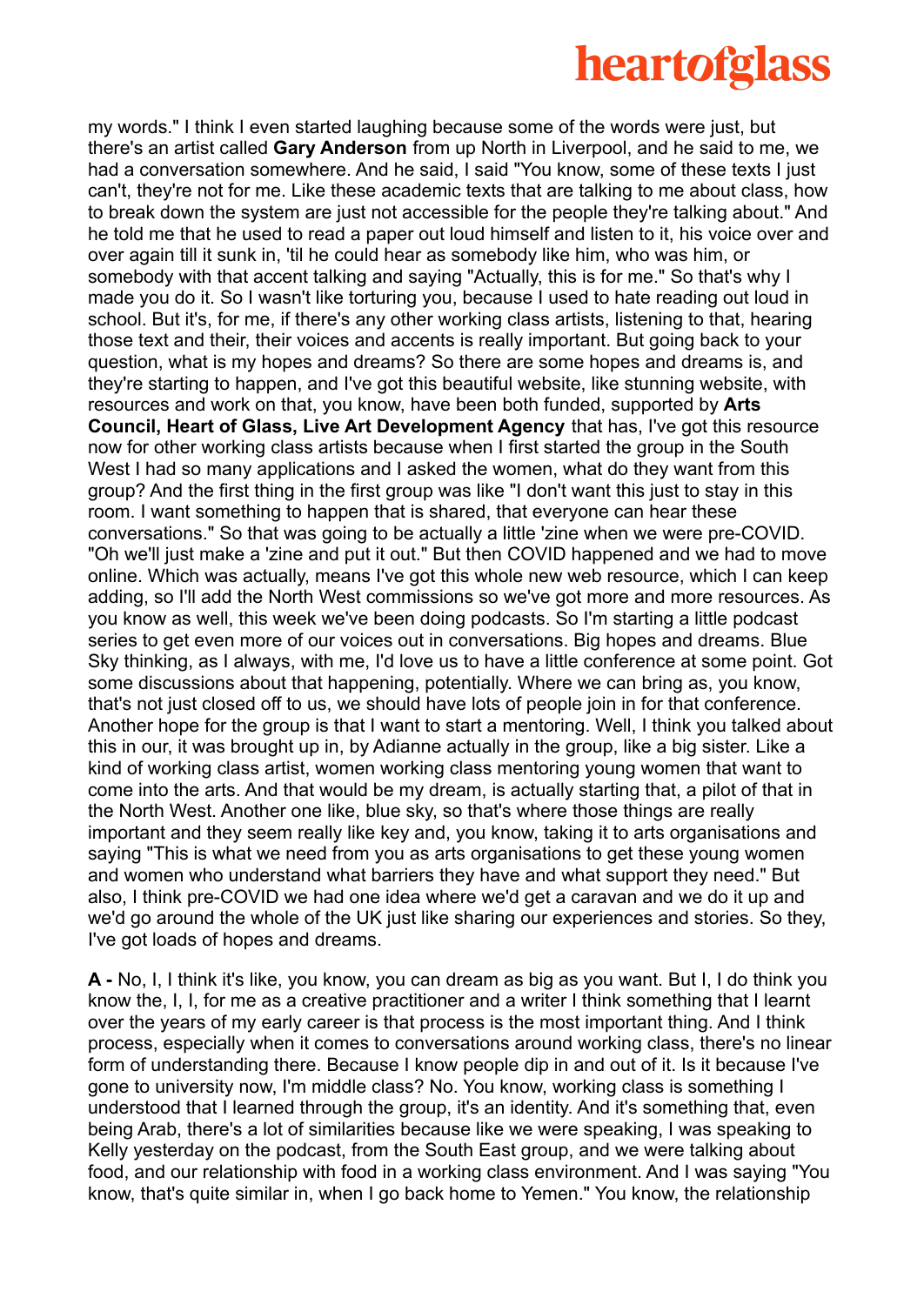

with food is very togetherness and there's a lot of sharing. And, and there's a lot of things to celebrate with that and I think by the end of it, it's about, what are the obstacles, but what else can we also celebrate? What things can we put in place to actually make changes? So that, Fox like yourself when you went into the arts, you faced certain barriers. I went into the arts, I faced certain barriers so that those who come after us, the barriers are either not there or they're just less, less difficult.

**F -** Yeah.

- **A -** To hop through them.
- **F -** Yeah.

**A -** And yeah, so throughout the whole project, if there's anything, anything at all that it really inspired you or changed your thinking or...

**F -** That's really, I mean you're all like super, every, every woman that I've worked with in this group are, just blown me away. They're like, so inspiring. And I remember, especially from our groups, by the end of it we'd feel all quite elated, like and then empowered. I mean. I think our group, I suppose it might be, in some moments it was a bit silly, but you know, we all felt quite like what's energised after the meeting. You know, it just felt, "Oh, I was really glad you came to the meeting." And that's what's special for me. That's what the, like, key moments for me is leaving those groups, you know, not coming in, "Oh, this is something I've got to do for art." It's actually that coming together. And I think as well, we did that really well because I was a bit worried about moving to online because in the in-person groups, how you talk about food, is I would make sure we have a break and I would make soup and we would eat bread. Oh yeah, I forgot I sent you little care packages. Did you ever get one?

**A -** Yeah, I did. I got packs of teas, I got a notepad. Yeah, you know what Fox? That, that was absolutely lovely because it's like something physical, especially under lockdown or COVID, was just really nice to get something.

**F -** Yeah.

**A -** So it was a lovely little touch to the project.

**F -** Yeah, because I was a bit, I was like "How can I replicate that like, breaking of the bread, coming together?" Because sometimes over those conversations over food you would have, you know, some of the, like, magic would happen, x y z. So I was like "How can I like, send that in the group?" So yeah, I made you little care packages, I put a little bit of chocolate or some people said "Don't send me chocolate." Or tea bags and things like that. So I'm glad I think and yeah, it was my way to connect with you, and I forgot I did that. So those moments bringing together have been really inspiring for me and just hearing the stories and seeing the work. I think for sense of my practice. Yeah, it's about kind of understanding that, you know, with the, when you engaging or working in group work, you need at least four sessions for people to be really, come together and trust each other before work and not put in that kind of pressure on or deadlines. You know, just being like "Show up if you can, like, and we'll make the work and the work will happen." I think those are being key for me. Like light bulb moments, but also inspirational. Yeah.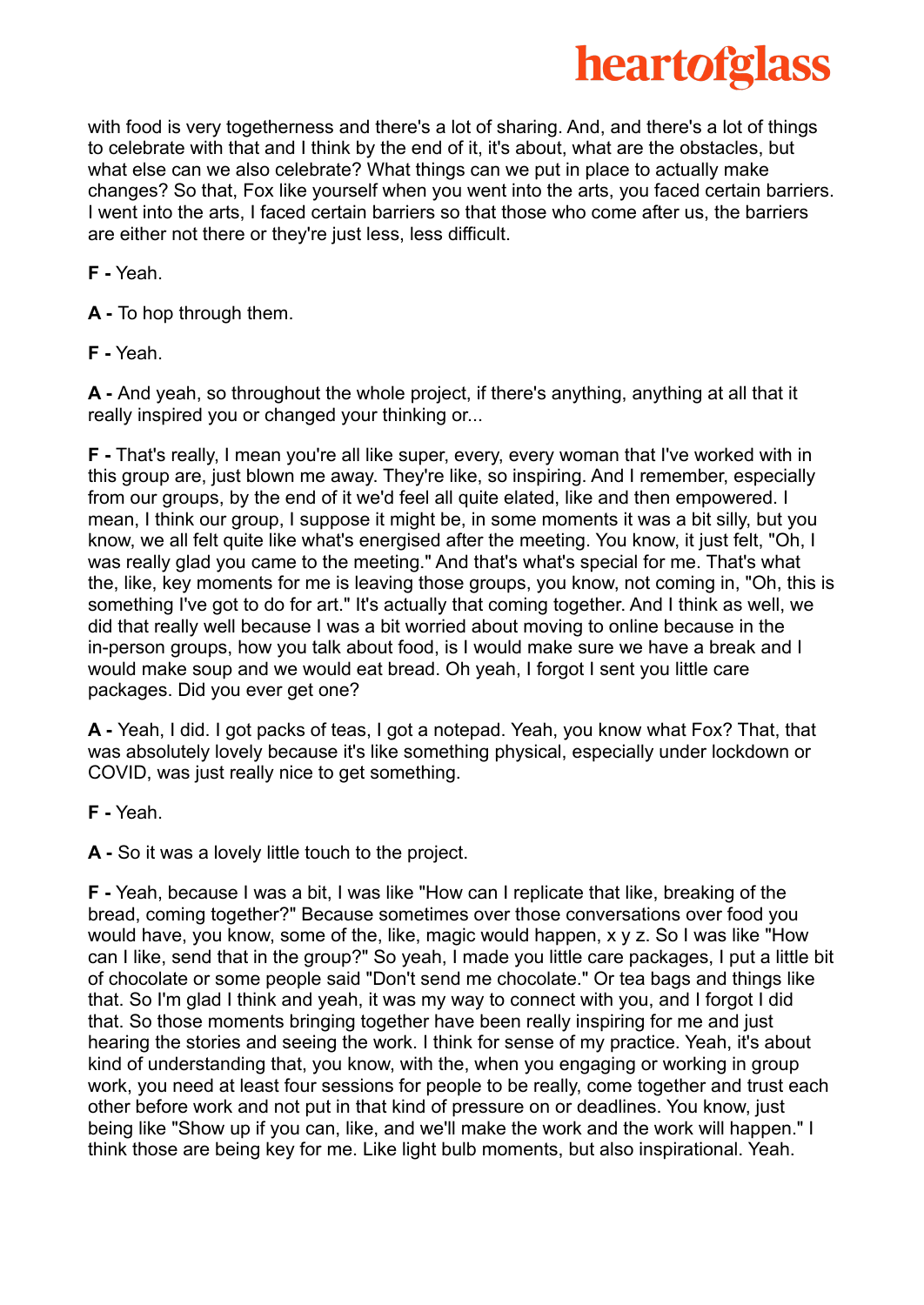

**A -** And I'm just going to, like, cut off in the middle because after the four weeks, it was kind of like, it was kind of like an invitation to deliver.

**A -** And something that I really liked because we had the four weeks to try it out to talk. Is it for you? Is this the space for you? And I think, you know what was lovely, you then asked us "I would like to invite you now for the second part of it but that this is also optional." So where there's a lot of projects, their models are very like, "OK, this is how we're going to get to A to Z." And there's no, there's no breaks in between where you can opt out.

**F -** Yeah.

**A -** You know, so I think, I think the model does work, especially when it comes to, like, conversations that need time and need kind of like a place where trust needs to be made before we deliver. So I do agree. I think the model does work, and I think it's something that probably can inspire other people to use the same model. I mean, why we, I mean COVID, one thing that the pandemic has taught us is that we do not need to rush. The world slowed down for 18 months. I'm sure we can slow down when we're working with people.

**F -** Yeah.

**A -** And places.

**F -** And one thing I forgot as well, we had **Bridging the Gap Fund,** do you remember? While I was waiting to hear back from funding. And I know this is a Heart of Glass podcast, and I'm not just saying this, but they allowed, gave, they gave me money for each member of the group to bridge the gap while I tried to get funding to continue the group. And I came to, I can remember coming to that last meeting, I'm like "You can have this X amount of money, but you don't need to do. You can do whatever you want with it. There's no outcome." And I think you were a little bit like "Uhh?!" [LAUGHS]

**A -** "Are you sure?" "Are you sure we can just have this money and just like?" And you know what, Fox? I'm not even saying this because we're recording, that bridging the gap, you know, money that I got personally as a member, I created the most meaningful ideas that I did, I had did in a very long time. Because there was no pressure, expectation. I had fun actually thinking about "Oh" and also because we were so inspired after the fourth week, we were like " Oh, I can't believe this is ending, like, I want to write, I want to create now." [LAUGHS] So, you know, and I, and I do think this is great. And we were very, very grateful to Heart of Glass for understanding that but also for yourself to actually, you know, say "This is part of the model like I need to keep, I know people are inspired, they might want to write stuff or make something, but there's no expectation."

**F -** Yeah, I was very aware after that fourth week, I just you know I didn't want to just leave you, and I was like. So it's very lucky, you know, with that funding and you know I think one of the women just took themself on a trip to London to like, look at art galleries and just charge up because they'd just being constantly doing work. Which was amazing. But it is really important to me and I always, you know, I'm constantly thinking about this. I don't want to just parachute in, be like, "Here's a project. I need this outcome from you. And then I'm going to just disengage and you won't hear from me again." I've been very lucky in that I've got now, got the, this is the third phase we're going into, and I'm continuing to apply for funding and keep it going. But it is a constant thing. As somebody running this project I'm constantly like thinking about it in a beautiful world I'd just have a big, you know,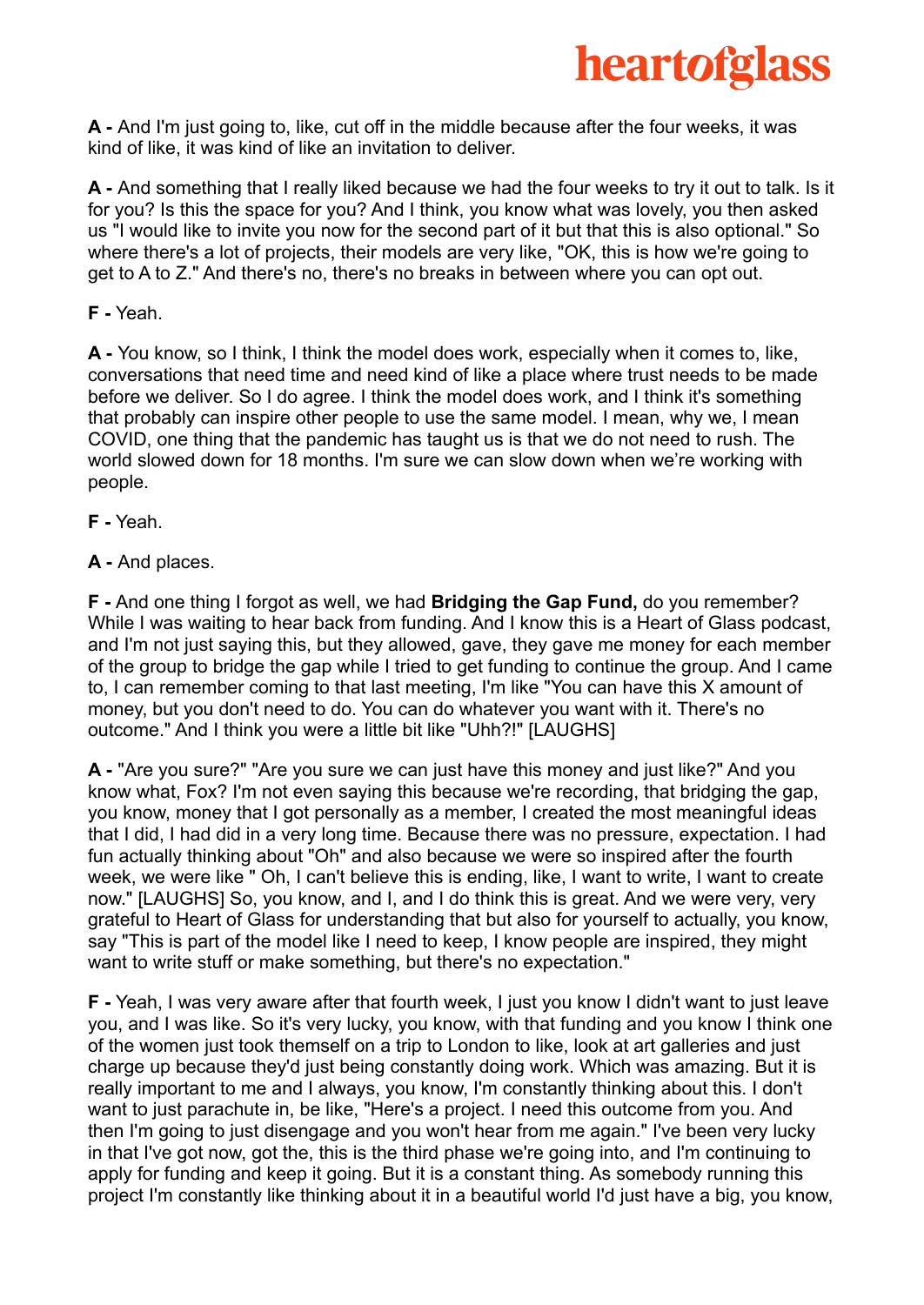

for a much longer period. But I, yeah, I was very grateful for that Bridging the Gap and the fact that I could just say to you "You don't have to." It was a really big thing for me as a group leader to be like "Yeah, I don't need anything from you. Just just do this while I try and get my funding." Which is a relief for me right because I wasn't holding everyone trying to keep them. But yeah, but yeah,

**A -** But, like, I think the listeners may find this really interesting. But we actually got the chance to meet women from South East. So, you know, like so, you know, yesterday I was doing a podcast with Kelly, so you had like a really, you know, London cockney accent, with a scouse accent talking about class. And I think that is just really powerful because I've never seen this before. I've really not seen it before. And I think when people listen to these podcasts they're going to be really interested in just the accents and the dialects that have come together to talk about something that will bring us a little bit closer to each other. And yeah, so I mean, what was the intention behind bringing the North West group with the South East?

**F -** Part of it was because I just love both groups and I just needed you to, like, meet. But the main thing was I was somebody from the North West living in the South, so it was natural for me to start a group here and it was me, the North West group was me going back to where I'm from. So it felt natural and there is a divide. I know it's old fashioned to say that, but in the South East you've got a lot more opportunities. There's a lot more money, funding it seems, especially in London rather than, than the North West. So bringing together was important. And like and this is for me, I think when I'm thinking about when we, if you do a conference we'll be all doing it together. So it was a little test. I've not listened to the podcasts. I give you a very like, like one line brief for it. So I have no clue what's, what I'm going to listen. I'm editing this. I'm so excited just to see where these conversations have gone. [BOTH LAUGH] But yeah, yeah, it's yeah. So that was the intention. It was, I've worked with both of you. I know there's a divide between the North and South within arts. I think it's important that we get all voices heard, so yeah, that was the intention of that. Yeah.

**A -** Amazing. Well, thank you so much. So just to end our conversation, which has been so lovely to chat with you Fox and just get to know a little bit more about the project and your intentions behind it. And also your hopes. If you were to describe in three words, what it is to be a woman, but also working class.

**F -** Oh gosh, three words. Imposter Syndrome Sucks, am I allowed to say that? [LAUGHS] That's like my three words.

#### **A -** [LAUGHS]

**F -** Like we all suffer. Every, every woman I've brought into that space suffers from imposter syndrome.

**A -** Yeah.

**F -** And we all realise that that is what's happened, and we're all wanting to change that and get rid of impostor syndrome. So maybe my three words is Overcoming Imposter Syndrome.

**A -** Brilliant, and I think that is, that's active, and that's a reminder to a lot of us. That it's a weakness, but it's also I think it's understanding why we do it and where that comes from.